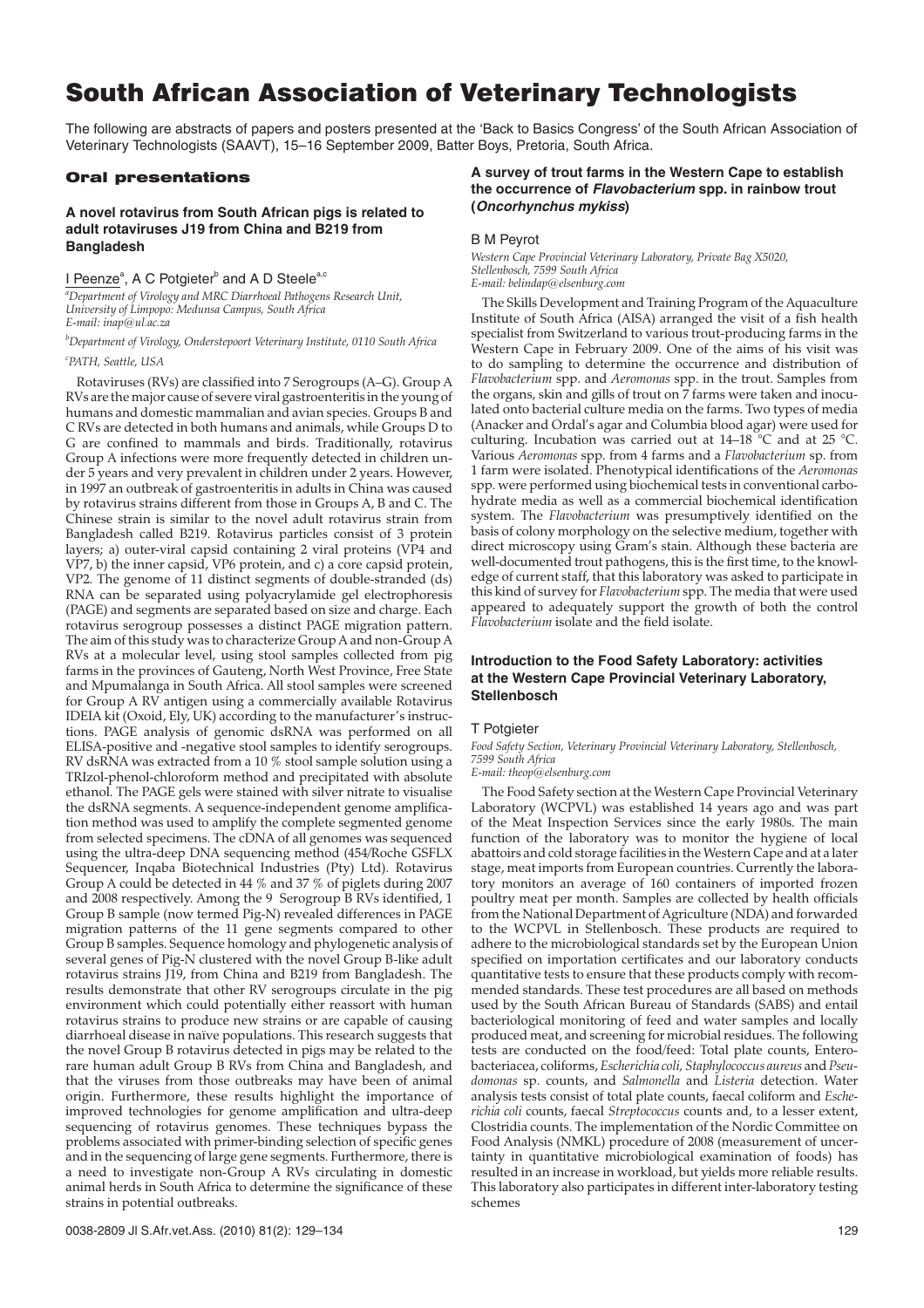### **DIptera of veterinary importance – focusing on Culicoides biting midges**

### K Labuschagne

*Entomology, ARC-Onderstepoort Veterinary Institute, PO Box X05, Onderstepoort, 0110 South Africa E-mail: labuschagnek@arc.agric.za*

*Culicoides* biting midges are important worldwide in disease transmission. These small biting flies transmit a number of protozoa, nematodes and viruses to humans and livestock. Not all *Culicoides* species are able to act as vectors of the pathogens that may be transmitted. In South Africa, African horsesickness (AHS), bluetongue (BT) and equine encephalosis (EE) are 3 economically important virus diseases that may be transmitted. It is thus of vital importance to be able to identify these insects correctly. Unfortunately, in practice, these insects are often confused with other small biting flies such as *Simulium, Leptoconops, Forcipomyia, Lasiohelia* and*Phlebotomus* species. There are some important differences between all of these insects, such as body and wing shape, colouration, diseases transmitted and habits. In appearance some of these insects differ greatly from each other, while others are similar. Some are able to transmit diseases while others are not. A short description of each insect group will be given along with their importance in disease transmission.

# **Optimization of the Montanide™ ISA 206 adjuvanted foot-and-mouth disease vaccines containing the South African Territories (SAT) serotypes**

### F Peta, M Cloete<sup>a,b</sup> and L van Staden<sup>a</sup>

*a Transboundary Animal Diseases Programme, ARC-Onderstepoort Veterinary Institute, Private Bag X05, Onderstepoort, 0110 South Africa E-mail: petaF@arc.agric.za*

#### *b Crop Protection Division, ARC-Roodeplaat Vegetable and Ornamental Plant Institute, Private Bag X293, Pretoria, 0001 South Africa*

Foot-and-mouth disease (FMD) is an economically important disease of cloven-hoofed animals that is primarily controlled by vaccination of susceptible animals and movement control of animals and animal-derived products in South Africa as prescribed by the Animal Diseases Act 35 of 1984. The Seppic Montanide™ ISA 206 B oil vaccine induces a protective immune response in all susceptible animals when used shortly after formulation and, compared to the aqueous ALSA vaccine, has been shown to be the most suitable oil adjuvant to use with the South African Territories (SAT) serotypes of FMD. However, this vaccine needed to be optimized to ensure sustained vaccine stability for at least 12 months of storage at 4 °C. A stable vaccine is indicated by: maintenance of pH levels ≥7.0, a water-in-oil-in-water (W/O/W) emulsion type and consistent emulsion size. Different buffers, buffer concentrations, buffer:antigen ratios and storage temperatures to be used in this oil vaccine were tested to determine the most suitable parameters which would ensure vaccine stability over at least 12 months of storage. The effects of saponin (an immuno-stimulant), if any, on the vaccines' pH were determined. A combination of Tris and KCl buffers (concentrations are trade secrets) with 10 % antigen of the aqueous phase of vaccine volume, proved to be the most suitable buffer for oil vaccines as it was able to maintain pH levels  $\geq$ 7.0, a W/O/W emulsion type and consistent emulsion size over 24 months at 4 °C. It was closely comparable to the Seppic recommended  $KH_2PO_4$  buffer which was used as a control. Saponin does not negatively affect the vaccine's buffer as no significant drop in vaccine pH or changes in vaccine emulsion type or size were noticed over the testing period. Further research is required to determine the optimized ISA 206 B efficacy in cattle.

# **Detection of Campylobacter fetus in bovine preputial scrapings using PCR and culture assays**

# T Schmidt, E H Venter and J A Picard

*Allerton Provincial Veterinary Laboratory, Private Bag X2, Cascades,*

*3202 South Africa*

*E-mail: tracy.schmidt@kzndae.gov.za*

The traditional method for the diagnosis of campylobacteriosis is

the culture and identification of the causative organism, *Campylobacter fetus* subsp. *venerealis* (Cfv). This approach is considered to be relatively insensitive owing to the fragility of the bacteria, their specific nutritional and atmospheric requirements, and their being easily overgrown by commensal bacteria. With the rapid advances which have been made in the molecular field, polymerase chain reaction (PCR) assays have become more robust and cost-effective, making them more feasible for routine use in the diagnostic laboratory. The aim of this study was to evaluate a previously published *C. fetus*-specific PCR to detect *C. fetus* directly in diagnostic specimens, specifically bovine preputial specimens. The specificity of the assay was established by testing *C. fetus* reference and field isolates in addition to a collection of other *Campylobacter* species and organisms which may be encountered in the genital tract of cattle. All *C. fetus* isolates tested yield a single PCR amplicon of approximately 750 bp. No amplicons were generated when any of the other non-*C. fetus* isolates were tested. The sensitivity of the assay was determined using spiked Weybridge medium. A detection limit of 615 Cfv/ml Weybridge medium (or 6.15 cells equivalents per PCR assay) was obtained. Once the detection limit had been established, the influence of potential PCR inhibitors (faeces, urine, semen and blood) on the sensitivity of the assay was evaluated. Faeces were identified as a potent inhibitor of the PCR assay and contamination of specimens with as little as  $1\%$  (w/v) faeces significantly reduced the sensitivity of the assay. Concentrations of up to 50  $\%$  (v/v) of blood, urine and semen were shown to have no effect on the sensitivity of the assay. Preputial specimens, collected in Weybridge medium, were subsequently pooled and spiked, and used to establish the sensitivity of both the PCR and culture methods as well as determine the influence of time on the sensitivity of the assays. Testing was carried out in triplicate on samples collected from different herds which were ascertained to be free of Cfv based on the use of specific selection criteria. The detection limit of the culture method was found to be better than that achieved using PCR only immediately after the samples were spiked. The detection limit of the culture method decreased with time while the detection limit of the PCR assay remained unchanged for up to 72 hours post-inoculation. Ensuing field evaluation involved the testing of 212 clinical samples using both the culture method and the optimized PCR assay. Of the samples tested 4.2 % were found to be positive using the PCR assay, whilst only 3.8 % were found to be positive by culture. Based upon this evaluation the analytical specificity of the PCR assay was calculated to be 99 % and the analytical sensitivity 85.7 %.The PCR assay was shown to be both specific and sensitive, and overall test performance compared rather favourably with the culture method. The multiple advantages offered by PCR make the assay an attractive alternative to conventional methods available for use in diagnostic laboratories.

### **The role and influence of government control programmes for rabies in KwaZulu-Natal**

### K Le Roux

*Epidemiology Section, Allerton Regional Veterinary Laboratory, South African Veterinary Services KwaZulu-Natal, Private Bag X2, Cascades, 3202 South Africa E-mail: k.leroud@kzndae.gov.za*

The observation that the level of canine rabies in a country or province is directly related to the immunity level of its canine population should focus our attention on the factors that influence the immunity. The 6 major outbreaks of rabies in KZN over the past 42 years can all be directly linked to government control programmes and their successes and failures. Other factors such as virus evolution and ecology of the host species have, however, also played a role, albeit very small, in the progress of the disease. Molecular biology of the virus showed that the canine biotype still dominates, with no evidence of a wildlife host, in KZN. Many of the original factors that influenced the arrival and establishment of the virus in the canine population remain present. New evidence of a growing stray dog population owing to socioeconomic factors such as the AIDS epidemic and rising poverty in the province, will complicate future control strategies. Analysis of the successes and failures over the past 42 years have highlighted many key issues in canine rabies control. These include sustainability, importance of political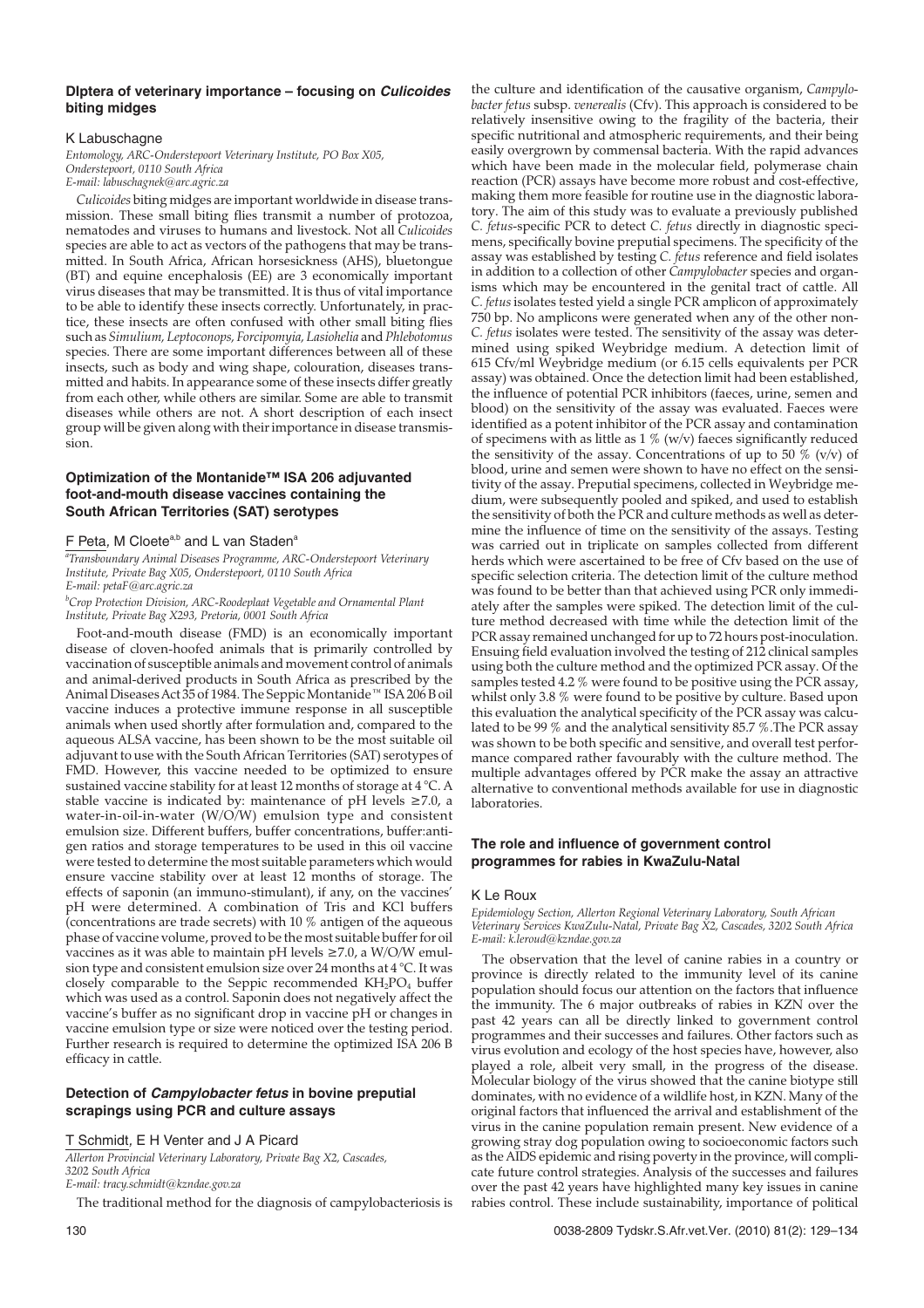collaboration, constant improvements in control strategies, financial input and the need for someone to drive the process. Rabies in KZN has been shown to be completely controllable and, with the improvements in control measures and international support, canine rabies could be eliminated from the province in the foreseeable future.

### **Monitoring genetic variability of foot-and-mouth disease virus strains circulating in the African buffalo (Syncerus caffer) population in the Kruger National Park**

### B Botha<sup>a</sup>, R M Dwarka<sup>a</sup>, N T E Mtshali<sup>a</sup> and R Bengis<sup>b</sup>

*a ARC-Onderstepoort Veterinary Institute, Transboundary Animal Diseases Programme, Private Bag X05, Onderstepoort, 0110 South Africa E-mail: bothab@arc.agric.za*

*b Division of Veterinary Services, PO Box 12, Skukuza, 1350 South Africa*

Foot-and-mouth disease (FMD) is a highly contagious, economically devastating viral disease of cloven-hoofed animals, affecting both livestock and game. The virus is serologically heterogeneous with 7 serotypes occurring worldwide, namely serotypes A, O, C, South African Territories (SAT)-1, SAT-2, and SAT-3, and Asia 1. The Kruger National Park (KNP) is the only region in South Africa where FMD is endemically present, the remainder of the country being recognised as free of the disease. The African buffalo (*Syncerus caffer*) population in the KNP is persistently infected and acts as a maintenance host of the SAT types of FMD viruses, and represents a potential source of infection to other susceptible species. FMD infections in buffalo are generally subclinical, and a long-term carrier state develops. Transmission from carrier buffalo to other species has been demonstrated both under experimental and natural conditions, thereby requiring the National and Provincial Directorates of Veterinary Services to focus on establishing and maintaining control measures to prevent the spread of the disease to adjacent domestic animal populations. A thorough understanding of the behaviour of SAT viruses in wildlife and transmission of FMD from wildlife to livestock is critical in addressing FMD control in the face of increasing integrated land-use. Sera and pharyngeal scrapings from various buffalo herds throughout the KNP are submitted on a regular basis by State Veterinary Services (KNP) to the Diagnostic Section of the Transboundary Animal Diseases Programme (TADP) at ARC-Onderstepoort Veterinary Institute (OVI). Samples are processed and analysed in order to genetically and antigenically characterise FMD virus isolates circulating within the buffalo populations. Monitoring of FMD field isolates is crucial in ensuring the suitability of vaccines currently used in the endemic control zone bordering the KNP.

# **A retrospective serological analysis of the spatiotemporal activity of Rift Valley fever virus infection in the Kruger National Park**

# J Joubert<sup>a,b</sup> and R T F Bernard<sup>a</sup>

*a Department of Zoology and Entomology, Rhodes University, Grahamstown, 6140 South Africa*

*b Veterinary Wildlife Services, Kruger National Park, South African National Parks, South Africa*

*E-mail: jenny@sanparks.org*

In the Kruger National Park (KNP) there is the possibility of Rift Valley fever virus (RVFV) being transmitted across the fence from buffalo to neighbouring community cattle. Thus there is a need to understand the spatial and temporal occurrence of RVFV in the KNP and how this is related to climate. The aim of the study was to establish the prevalence of RVFV in space and time throughout KNP by examining the biotic (buffalo age and sex) and abiotic (rainfall) factors affecting the prevalence and distribution of the virus. Serum samples collected from 1487 buffaloes sampled during BTB surveys in KNP in 1996, 1998, 1999, 2005, 2006 and 2007 were analysed by means of an indirect enzyme linked immonosorbent assay (I-ELISA) technique based on the recombinant nucleocapsid protein (recNp) for RVFV antibodies. Results indicate that RVFV is endemic to the KNP. We found no significant relationship between high rainfall and RVFV prevalence. There was, however, a significant change in prevalence over time. Analyses showed that there was a significant difference between RVFV positive females compared to males and also between adult females compared to adult males. GIS maps were created using GPS coordinates showing positive and negative herds for each year buffalo were sampled.

# **Determining baseline blood chemistry values of free-ranging African buffaloes (Syncerus caffer) and the effect of bovine tuberculosis**

### J Joubert<sup>a,b</sup> and R T F Bernard<sup>a</sup>

*a Department of Zoology and Entomology, Rhodes University, Grahamstown, South Africa*

*b Veterinary Wildlife Services, Kruger National Park, South African National Parks, South Africa*

*E-mail: jenny@sanparks.org*

Baseline blood chemistry values for African buffaloes (*Syncerus caffer*) in the Kruger National Park were analysed statistically to ascertain their usefulness in detecting bovine tuberculosis (BTB) at an early stage and used as a diagnostic tool. An ANOVA was used to evaluate the effects of age, sex and BTB status on blood chemistry values. Parameters tested included chloride (Cl), creatinine, potassium (K), urea, sodium (Na), calcium (Ca), aspartate aminotransferase (AST), alanine aminotransferase (ALT) and immunoglobulins. Age affected the concentrations of K, ALT, AST, creatinine and urea. The results showed that BTB positive adult and/or subadult buffaloes had significantly higher K, creatinine and Cl concentrations than BTB negative animals. BTB positive juveniles had significantly lower chloride and AST concentrations than BTB negative animals, and BTB positive buffaloes of all age groups had significantly lower urea concentrations than BTB negative buffaloes. The BTB status of buffaloes had no effect on the ALT, IgG, Na and Ca concentrations. Baseline blood chemistry values are not a useful tool for early indication of BTB.

#### **Epidemiology of anthrax in the Kruger National Park**

#### A Dekker

*PO Box 12, Skukuza, 1350 South Africa E-mail: atd@nda.agric.za*

Anthrax has been known since recorded history. Descriptions of anthrax are in the biblical *Book of Exodus,* where the disease was referred to in the 5th and 6th plagues of Egypt (1491 BC). Anthrax is caused by a bacterium, *Bacillus anthracis.* All mammals are believed to be susceptible to anthrax, especially ruminants. Three forms are described in animals: peracute (apoplectic), acute, and subacute to chronic. Anthrax has been a part of the Kruger National Park ecosystem for as long as there has been game in the region. In certain areas it can be described as indigenous (endemic) because of the frequency of outbreaks, or presence of viable spores in the soil or bones. The first described and positively diagnosed outbreak in the Kruger National Park was in 1959 in the Shingwedzi area. This outbreak later spread to the Punda Maria ranger section and neighbouring Pafuri area. The latter is probably the area with the highest frequency of outbreaks in the Park. This can be ascribed to the fact that it was discovered to be the area where the most anthrax spores have been found in the soil and old bones (carbon-dated bones of 250 years have been found to harbour viable anthrax spores). In the last 20 years there have been 2 major outbreaks in the Park. The first one in 1992 started on the Letaba section and then rapidly spread to neighbouring sections. All species were affected with kudu being the prime victim. Thereafter outbreaks in 1993 and 1999 took place in the Kingfisherspruit section; once again kudu were the prime victims. Outbreaks of anthrax in the Park can be linked to rainfall: most outbreaks have occurred in winter after a dry or low rainfall summer. The opposite usually happens if it starts to rain during an outbreak, as the number of cases declines rapidly until only isolated cases are recorded for a time and then none. In the park there are 3 cycles that play a major role in the maintenance and spread of the disease namely, vultures, blowflies/kudu or scavengers. The disease is diagnosed using 1 of the following methods: smears made from blood or exudates, bacterial cultures prepared from any body part such as skin, muscle, bone and soil in the vicinity of the carcass, control of anthrax in wildlife: It is impractical to implement any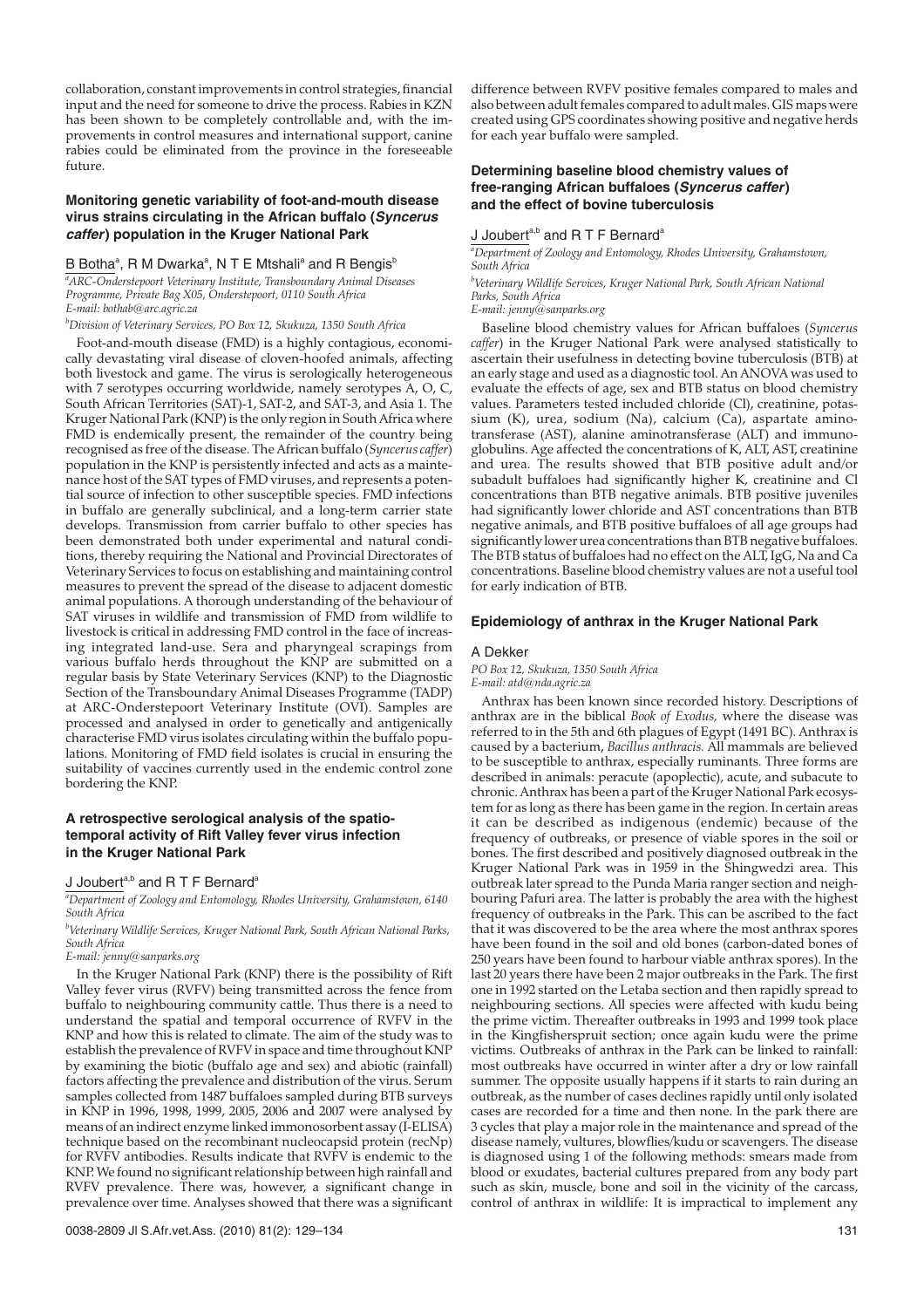control measures in the Kruger National Park for wildlife, as is done for domestic animals, such as immunization and treatment, except in areas where biodiversity is threatened. Anthrax carcasses are disposed of by burning or burying after covering with lime. Continuous surveillance is of great importance to locate and monitor all outbreaks. Blood smears should be collected from all carcasses including animals killed by carnivores. All unnatural deaths should be reported. Tourist awareness is also important in monitoring abnormal vulture activity. The zoonotic potential of anthrax should be emphasized. Anthrax can be contracted by 3 different methods: inhalation, cutaneous and ingestion.

# Poster abstracts

# **Detection of feline coronavirus in cheetahs using real-time polymerase chain reaction**

A-M Bosman<sup>a</sup>, M van Vuuren<sup>a</sup>, J S Peck<sup>b</sup>,

### J M Bernard<sup>b</sup> and M Kennedy<sup>b</sup>

*a Department of Veterinary Tropical Diseases, Faculty of Veterinary Science, Onderstepoort, 0110 South Africa E-mail: bossie.bosman@up.ac.za*

*b Department of Comparative Medicine, University of Tennessee, Knoxville, Knoxville, TN, USA*

Feline coronavirus infection is a contagious viral disease that can be a serious pathogen of members of the family Felidae and is transmitted *via* the gastrointestinal and respiratory tracts. The viral genome consists of a long positive stranded RNA of 27–31 kilobase pairs (kb). It is believed that the 7b open reading frame (ORF) gene plays a role in the virulence of the virus and that the 7a ORF plays a role in the development of the disease. Genes 7a and 7b were used as target genes in the reverse transcription real-time polymerase chain reaction (rt RT-PCR) assay to study the prevalence of coronavirus in captive populations of cheetahs. Faecal specimens were collected from healthy cheetahs from different conservation centres and samples were also obtained during necropsy from cheetahs following various causes of death. RNA was extracted using the QIAamp® Viral RNA mini kit (Qiagen, Southern Cross Biotechnologies) as protocol. A One-step quantitative rtRT-PCR was performed using Superscript III Platinum, and the One-Step qRT-PCR System according to the manufacturer's recommendations. Primers to a conserved region of the 7b gene of coronavirus as well as a probe (TaqMan, Applied Biosystems) specific to an internal genetic region of the target were used. Only a small number of the samples tested positive and some of the specimens have late curves. One of these samples, 'Jake', was collected from a clinically sick cheetah. The other samples with late curves were collected from animals that did not have clinical disease. Late peaks require further investigation, especially the sample labelled 'Jake'. The low number of positive samples may be due to the fact that the probe used was not specific enough and that a new probe must be designed that targets a larger area in the gene of interest. More sequencing results are therefore required.

# **What is in a name? – Salmonella nomenclature and serotyping**

### M Maartens

*Deltamune (Pty) Ltd, PO Box 14167, Lyttelton, 1040 South Africa E-mail: michele@deltamune.co.za*

*Salmonella* nomenclature is very intricate and scientists use diverse systems to communicate with reference to this genus. There are currently 2579 serovars of *Salmonella* in the 2 species and 6 subspecies of the genus *Salmonella*. These are defined and maintained by the World Health Organization Collaborating Centre and are listed in the White-Kauffman-Le Minor scheme. Before the taxonomy of the genus *Salmonella* was established on a scientific basis, *S. enterica* subspecies were considered as subgenera and serovars were treated as species, for example *Salmonella typhimurium.* Molecular methods have shown that the genus *Salmonella* consists of only 2 species *S. enterica* and *S. bongori.* Kauffmann has led the nomenclature on the basis of serological identification of somatic (O) and flagellar (H)

antigens, but historically O groups were first designated by letters and since there were not enough letters, it was necessary to continue with numbers 51 to 67. Along with the reclassification of the genus this has led to immense confusion between the scientist, health officials and the public. However, the nomenclature for *Salmonella* is still evolving and the debate will not be settled soon. We believe that clarity on the nomenclature established by the WHO collaborating centre is needed for the veterinary technologist reporting *Salmonella* serovars and this poster explains what is currently considered to be correct. As an example, should *Salmonella typhimurium* now be written as the very cumbersome *Salmonella enterica* subsp. *enterica* serovar Typhimurium, or *S. enterica* subsp. *enterica* serovar Typhimurium, or *Salmonella* ser. Typhimurium, or *S. enterica* serovar Typhimurium, or *S.* Typhimurium?

# **Echinococcus survey in Eastern Cape Province, South Africa**

### C Boshoff

*Tshwane University of Technology, Private Bag X680, Pretoria, 0001 South Africa E-mail: boshoffci@tut.ac.za*

Echinococcosis is a zoonotic disease caused by the parasitic flatworms (Cestodes) of the genus *Echinococcus.* The disease is of worldwide importance because of its potential economic impact. *Echinococcus granulosus* is known to occur in South Africa but an accurate assessment of its incidence is difficult owing to the lack of recent and more comprehensive data. The adult worm resides in the digestive tract of canines and felines which act as definite host. In the intermediate hosts, which include humans, hydatid cysts develop in internal organs. The potential for domestic transmission of *E. granulosus* is highest in poor countries where the level of education is low, humans and domestic animals live close together, and home slaughtering practices are common. South Africa is regarded as a developing country with a large portion of the population living in rural areas. Rural populations are still to a large extent dependent on animals for food, transport and cultivating the land. Based on the number of cases of echinococcosis reported to the Department of Animal Health, Veterinary Services, SA, rural areas of Eastern Cape were selected in which to do a 4-month survey of the prevalence of the parasite in domestic animals to establish whether this disease is still prevalent in South Africa. Specimens were collected during home-slaughtering practices. Cysts were found in the livers and lungs of goats and sheep from different rural communities. This indicates that echinococcosis is still prevalent in the Eastern Cape Province, South Africa. It's extent, distribution and the genetic strain of the parasite, however, still need to be identified.

# **Validation and accreditation of the test method for total aflatoxins in feed samples using the enzyme-linked immuno-absorbent assay (ELISA)**

### G C H Ferreira, H van den Berg and D Naicker

*Toxicology Section, Food, Feed and Veterinary Public Health, ARC-Onderstepoort Veterinary Institute, Private Bag X05, Onderstepoort, 0110 South Africa E-mail: ferreiraa@arc.agric.za*

Aflatoxins are secondary metabolites that are produced by certain strains of the moulds *Aspergillus flavus* and *Aspergillus parasiticus.* Aflatoxins cause cancer, liver damage and interference with reproductive efficiency. Chronic aflatoxicosis in adult ruminants can cause anorexia, drying and peeling of the skin on the muzzle, rectal prolapse, and abdominal edema. Aflatoxicosis has also been shown to cause decreased fertility, abortion, and lowered birth weights in sheep. Large doses of aflatoxins have been shown to produce hepatic necrosis in pigs. A competitive direct enzyme linked immunoabsorbent assay (ELISA) is used to determine the total aflatoxin in feed samples. In this type of ELISA, there is an inverse relationship between the signal obtained and the concentration of the analyte in the sample, due to the competition between the free analyte and the ligand-enzyme conjugate for the antibody coating the microplate, *i.e.* the more analyte the lower the signal. The validation process included quality control, intermediate checks, test performance of the method using reference materials, validating data of linearity and range ( $r \ge 0.99$ ); recovery ( $\ge 93.4 \%$  + 7 %(RSD)], precision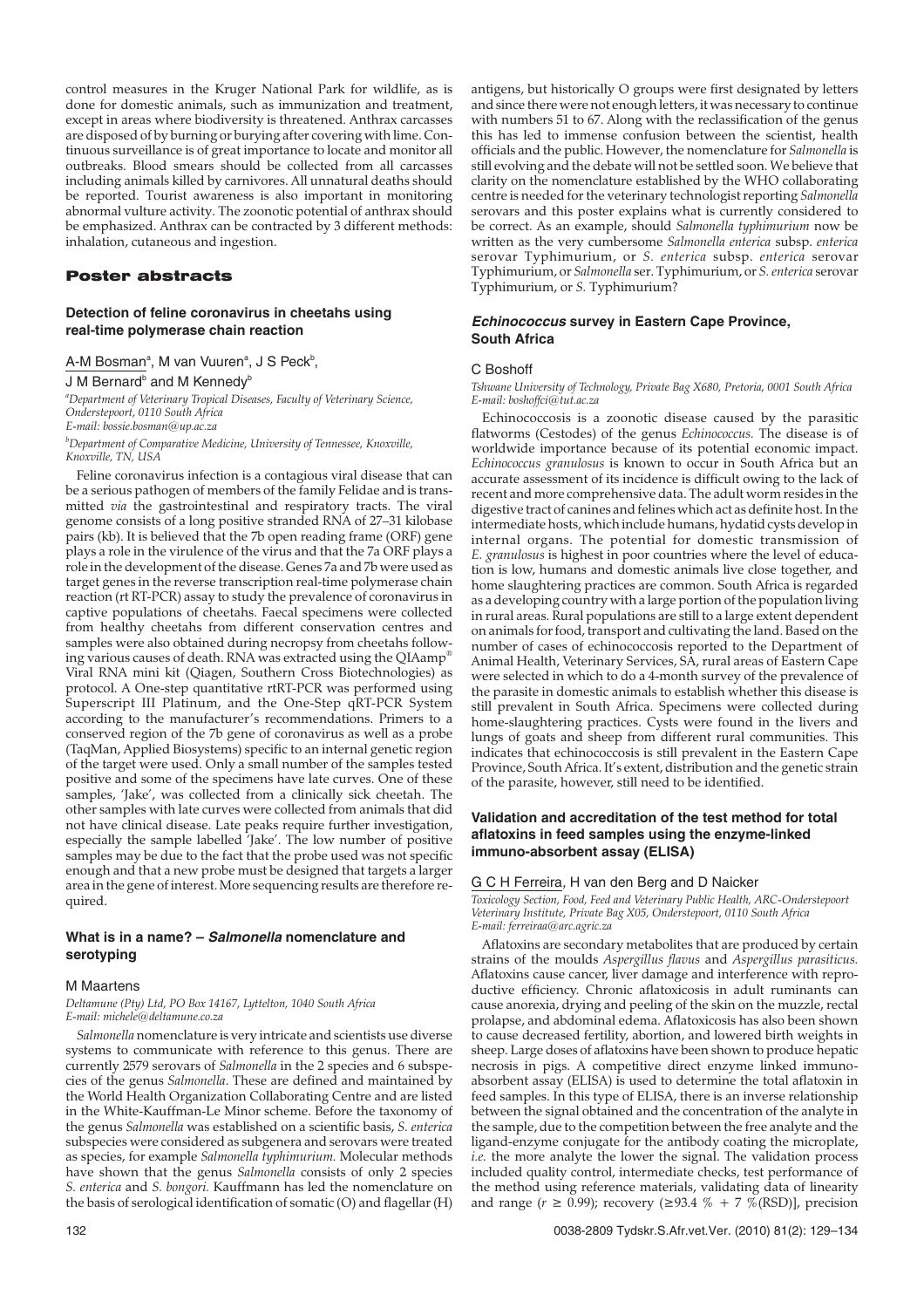(≤11.9 % RSD), limit of detection (3 ppb), limit of quantification (5ppb) and accuracy. Accuracy was proven through proficiency testing (pass rate of 95 %) received from 2 international schemes (FAPAS and Neogen). An evaluation of measurement uncertainty (MU) is also expressed in a way that can be given to the client on request. It describes the range around a reported or experimental result in which the true value can be expected to lie within a defined level of probability. All these processes have been audited by SANAS according to ISO 17025 requirements and have been deemed acceptable for accreditation (granted in November 2008).

# **The road to laboratory accreditation according to ISO/IEC 17025: 2005 standard: 'General Requirements for the Competence of Testing and Calibration Laboratories'**

### B Cloete and N Moyo

*Western Cape Provincial Veterinary Laboratory, Stellenbosch, 7599 South Africa E-mail: bronwyncloete@gmail.com*

ISO 17025: 2005 – 'General Requirements for the Competence of Calibration and Testing Laboratories' was published by the International Organization for Standardization (ISO) in December 1999 and revised in May 2005. It is the result of a joint partnership between the ISO and the International Electrotechnical Commission (IEC). It replaces ISO Guide 25 and EN 45001 and takes into consideration the operating experience gained since the previous standards were published. ISO 17025: 2005 was developed specifically to give guidance to laboratories on both quality management and the technical requirements for proper operation. This standard can be considered the technical complement to ISO 9000. Consequently, any organization that satisfies the requirements of ISO 17025: 2005 also meets the intent of ISO 9000 requirements; however, the reverse is not true. While the ISO 9000 requirements are generic and are intended to be applicable to any type of organization, the ISO 17025: 2005 requirements are specific to testing and calibration laboratories. This standard addresses issues such as: the technical competence of personnel, ethical behaviour of staff, use of well-defined test and calibration procedures, participation in proficiency testing, and contents of test reports and certificates. Another reason for development of the standard was to harmonize laboratory accreditation and acceptance of test data worldwide. All participating countries will be required to accept the test results performed by accredited members of the other countries. This poster aims to demonstrate the various stages a laboratory needs to embark on in order to attain ISO 17025 accreditation, and the potential challenges that could be faced during this process. Although it was developed for specific use at the Western Cape Provincial Laboratory, it also considers the situation of other provincial laboratories. Bearing in mind that laboratory test results are a significant component of the information used to make crucial decisions in veterinary medicine, it stands to reason that errors in laboratory tests can lead to serious misjudgements in health management. Quality assurance procedures in the laboratory minimize errors and provide confidence in the validity of laboratory test results. Ultimately, therefore, it can be said that the importance of Quality within the laboratory environment cannot be emphasized enough, especially in the ever-competitive world where Quality, as perceived by the customer (in the case of laboratories, the department, external veterinarians and farmers) will make the essential difference between the survival or not of any laboratory in the developing world.

# **Guide to sample collection and preparation as well as test selection for the rapid confirmatory diagnosis of Rift Valley fever virus infection in livestock**

#### S J E Bosch and R D Last

*Vetdiagnostix - Veterinary Pathology Services, PO Box 13624, Cascades, Pietermaritzburg, 3202 South Africa E-mail: butchs@vodamail.co.za*

Rift Valley fever (RVF) is a mosquito-transmitted disease of livestock and humans which has historically been associated with large epidemics of devastating disease throughout Africa and, more recently, the Arabian Peninsula. The recent 2009 outbreak in Kwazulu-Natal has highlighted the changing face of RVF in South

Africa, alerting us to the probable emergence of enzootic RVF foci in the country. Against this background it is clear that there is a greater need to be more vigilant about the safe handling of samples. The aim of this study was to compile a list to improve on the rapid and safe diagnosis of the disease. Essential requirements for handling and processing RVF samples include wearing protective clothing and disinfecting all instruments, clothing and the necropsy area with antiviral solution on completion of the necropsy, and ensuring safe carcass disposal. The organs of choice for confirmation of the diagnosis are liver, lymph nodes, spleen, lung, kidney plus adrenal glands and placenta, fixed in 10 % buffered formalin. All samples must be processed in a bio-hazard cabinet. Effective control of RVF requires rapid response, warranting the selection of reliable rapid confirmatory diagnostic assays, to enable prompt implementation of control procedures. RVF is also a notifiable disease in South Africa and all positive results must be forwarded to the local State Veterinarian. All necessary steps must be taken to ensure rapid and safe diagnosis.

# **Determining the optimal growth conditions for South African Territories (SAT) type foot-and-mouth disease (FMD) strains in suspension culture.**

### K Malan, P Dolo, B Ngobeni, L Ikaneng, F Peta and J. van Heerden

*Transboundary Diseases Programme, ARC-Onderstepoort Veterinary Institute, Private Bag X05, Onderstepoort, 0110 South Africa*

*E-mail: petaf@arc.agric.za*

Foot-and-mouth disease (FMD) virus South African Territories (SAT) serotypes 1, 2 and 3 are endemic in African buffalo (*Syncerus caffer*) populations in the Kruger National Park (KNP) and adjoining game farms in the northeastern corner of South Africa (SA). This area, comprising the only FMD infected zone in SA, is separated by a buffer and surveillance zone from the rest of the country which is called an FMD-free zone. Vaccination of cattle occurs only in the buffer zone where ±55 000 animals are vaccinated twice annually with a trivalent vaccine adjuvanted with alhydrogel-saponin (AS). The current FMD vaccine contains 4 strains that are representative of all 3 SAT serotypes of FMD and were previously produced in a monolayer production plant (MPP). The production of FMD antigen in a suspension production plant (SPP) with a 600 litre capacity is currently in the developmental stage. Production yields can be improved by determining the optimal harvest time for each of the FMD vaccine strains in the SPP. Factors that contribute to the effective recovery of SAT virus in suspension cultures include the multiplicity of infection (m.o.i.), the cell entry pathway, time of harvest (TOH), and the stability of the virus and the antigen after inactivation. In this study different m.o.i. were investigated for optimal recovery of the SAT-type viruses in the suspension culture. The ability of the viruses to infect baby hamster kidney (BHK)-21 cells, the production cells and Chinese hamster ovary (CHO)-K1, non-natural host cells, provided information regarding the cell entry pathway of the vaccine strains. BHK-21 cells express both integrins,  $\alpha_{\rm V}\beta_{6}$ , and heparin sulphate surface receptors that are required for FMD virus entry into the cells, whereas CHO-K1 cells only express heparin sulphate receptors on their cell surfaces. The results indicated that the optimal harvest time was between 13–19 h for SAT strains grown on small scale (500 m $\ell$ ) in suspension. The optimal TOH for each SAT strain was dependent on the m.o.i used for virus seeding. The BHK and CHO cell lines had varying susceptibilities to the viruses.

Optimisation of the production process is a continuous process and research information obtained can be implemented in future research projects to ensure a vaccine which will provide optimal protection in animals.

# **Culicoides species of South Africa (Diptera: Ceratopogonidae). The Imicola group**

### K Labuschagne

*Entomology, PVVD, ARC-Onderstepoort Veterinary Institute, PO Box X05, Onderstepoort, 0110 South Africa E-mail: labuschagnek@arc.agric.za*

*Culicoides* biting midges transmit economically important viral